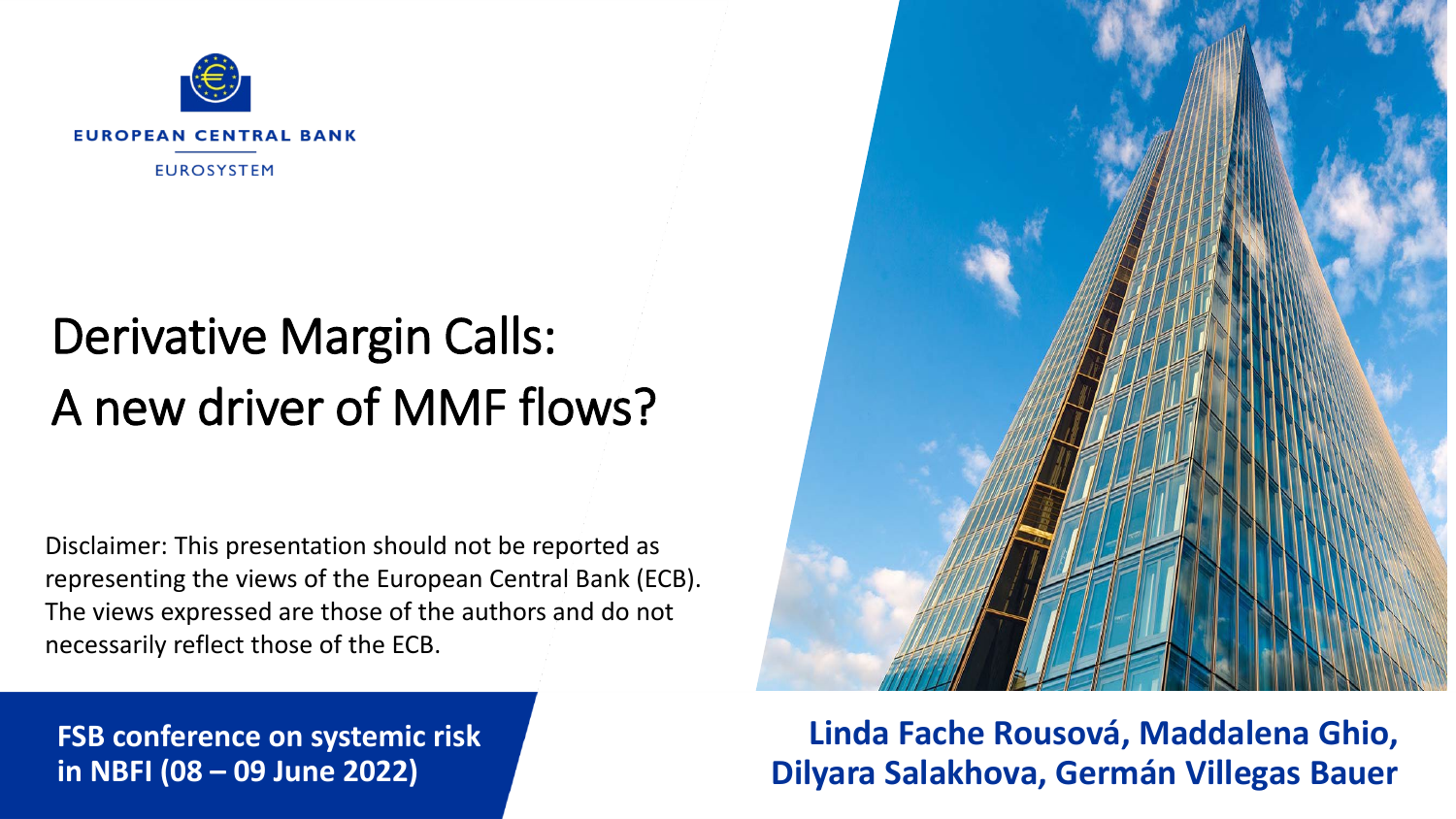## Motivation

Large volatility in MMF flows during the March 2020 market turmoil

- Between 13 and 20 March 2020, euro area MMFs experienced outflows of nearly 8% of AUM
- Responses by central banks helped stabilise outflows

 $\rightarrow$  Important consequences for financial stability and funding of real economy

**What reasons underly these flows?**

Cumulative net flows into euro area MMFs (% of total assets, 20/02/2020-17/05/2020)



Source: [Box 7](https://www.ecb.europa.eu/pub/financial-stability/fsr/focus/2020/html/ecb.fsrbox202005_07%7E725c8a7ec8.en.html) in ECB's Financial Stability Review, May 2020.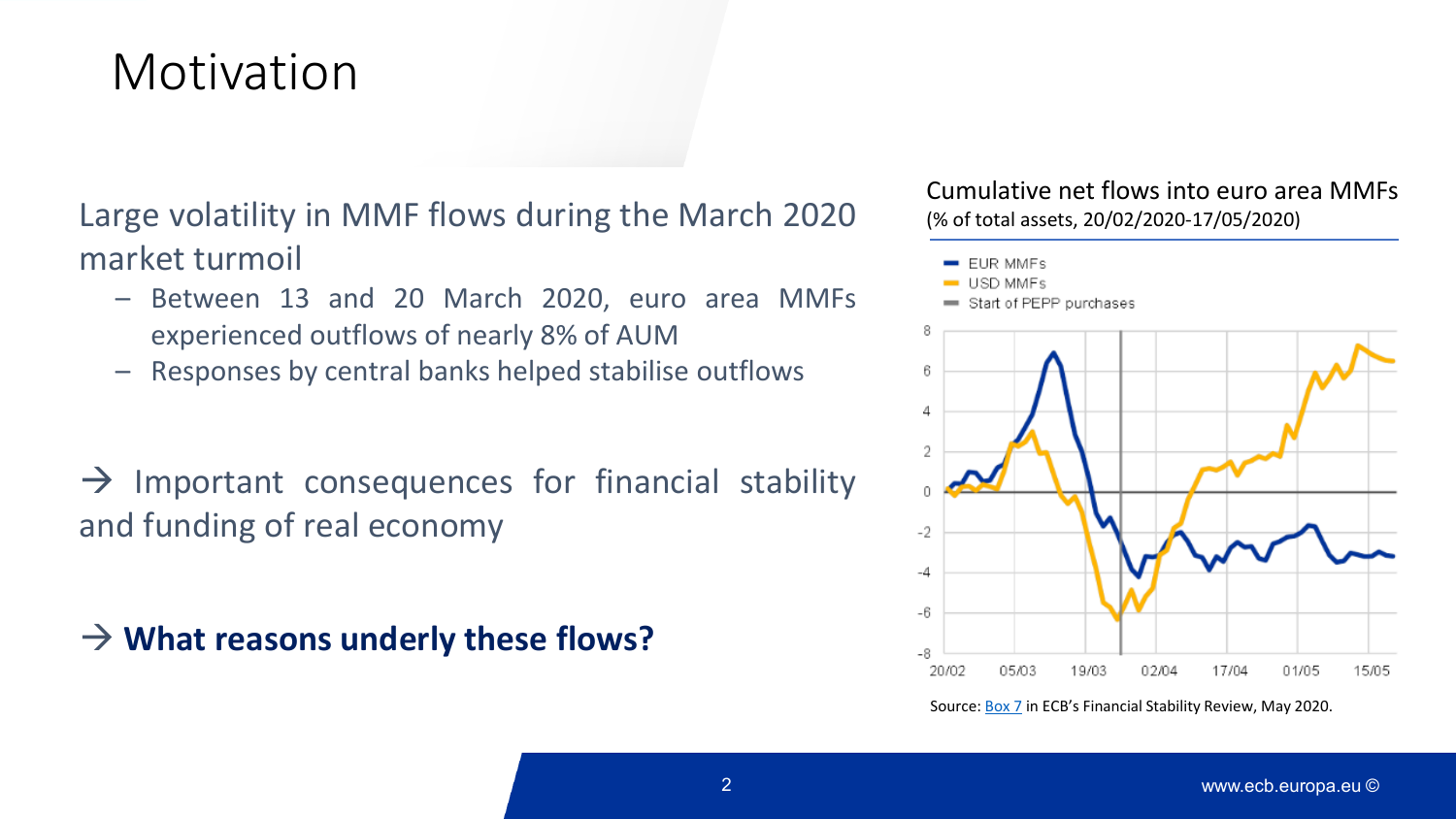### Motivation, cont'd

• We find a strong correlation (over 80%) between flows in/out of euro-denominated MMFs and variation margin (VM) faced by some ICPFs holding these MMFs

#### **Co-movement of ICPF VM and eurodenominated MMF flows**

(€ bn; 18/02 – 31/03 2020)



#### **Co-movement of interest- and FX-rates with VM paid/received by ICPFs**

(lhs: € bn; rhs: %; 18/02 – 31/03 2020)

 $-0.2$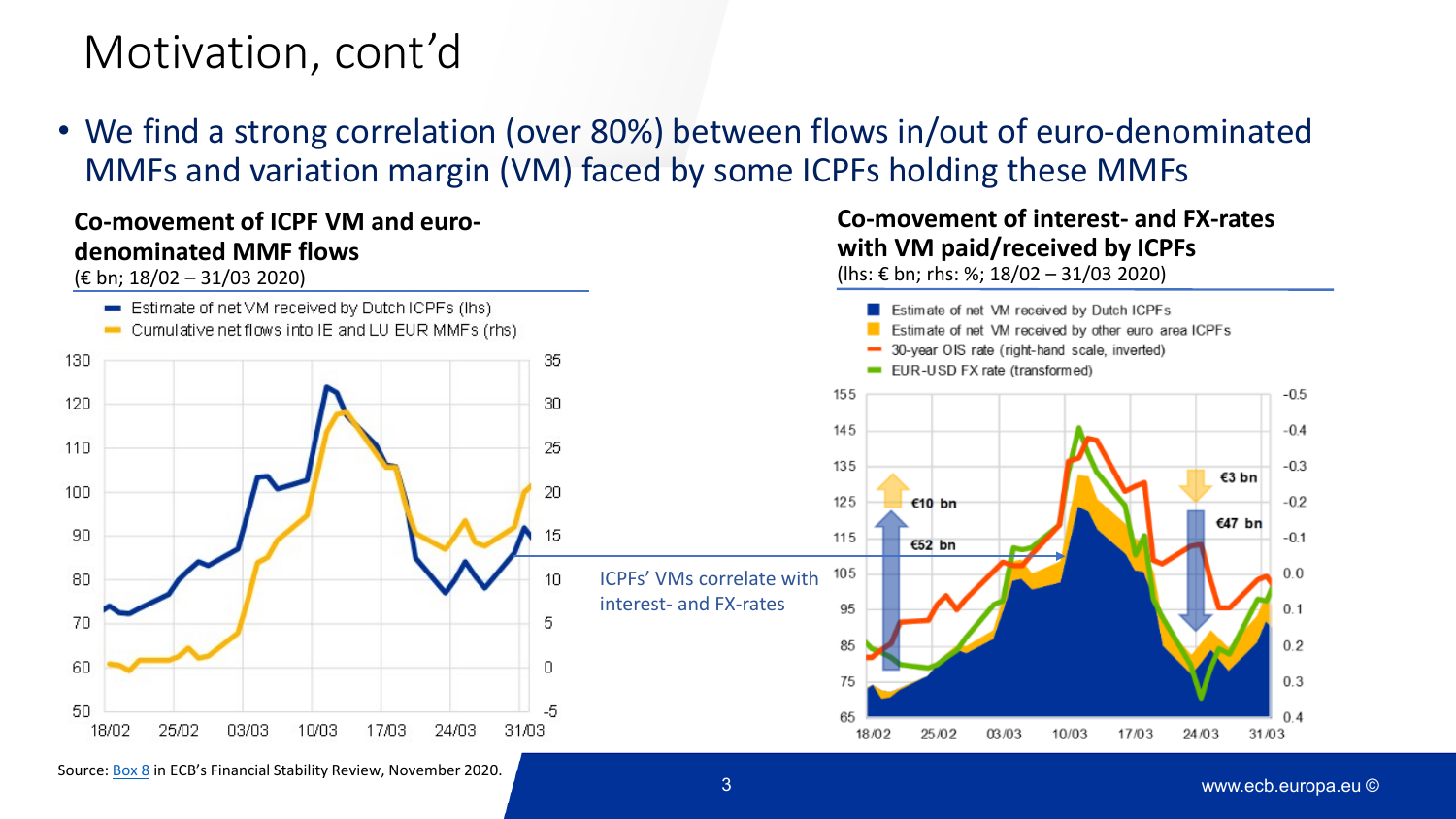# Main hypothesis

#### Our hypothesis: VM payments drive MMF flows

Other hypotheses in the literature:

- Flight-to-safety considerations (Boucinha et al., FSR Box May 2020)
- Characteristics of MMFs, e.g. LVNAV structure, MMF liquidity requirements (Capota et al., 2021)

In addition to these reasons/considerations, we aim to demonstrate that:

- VM payments are **a new source of liquidity needs** for institutional investors during crisis times
- Institutional (non-bank) investors **use MMFs for liquidity management**
- therefore, they **pass through the liquidity shock** coming from VMs to MMFs flows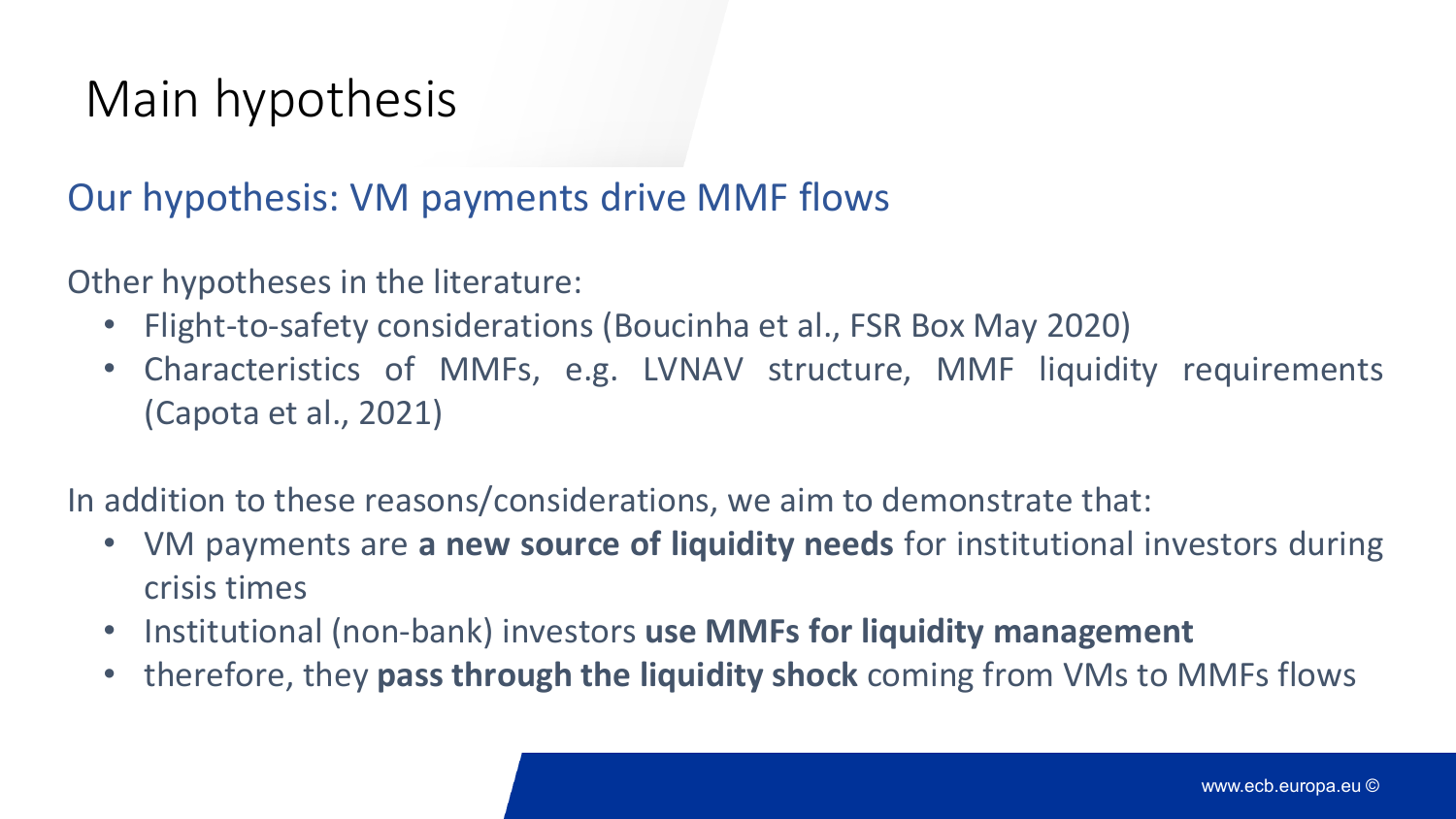### Data

**We combine three highly granular and unique datasets:**

- Fund-by-fund **Refinitiv Lipper** to obtain daily MMF flows at fund level
- **Securities Holdings Statistics by Sector (SHSS)** to identify holdings in individual MMFs by investors (at country-sector level)
- Transaction-by-transaction trade repository **(EMIR data)** to compute VM payments  $\rightarrow$  Since SHSS data provide investor information only at a country-sector level, we aggregate

variation margin at a country-sector level

 **We focus on** *EUR-denominated* **VM payments and MMF funds in LU, IE, and FR around March 2020 market turmoil (Feb-Apr 2020)**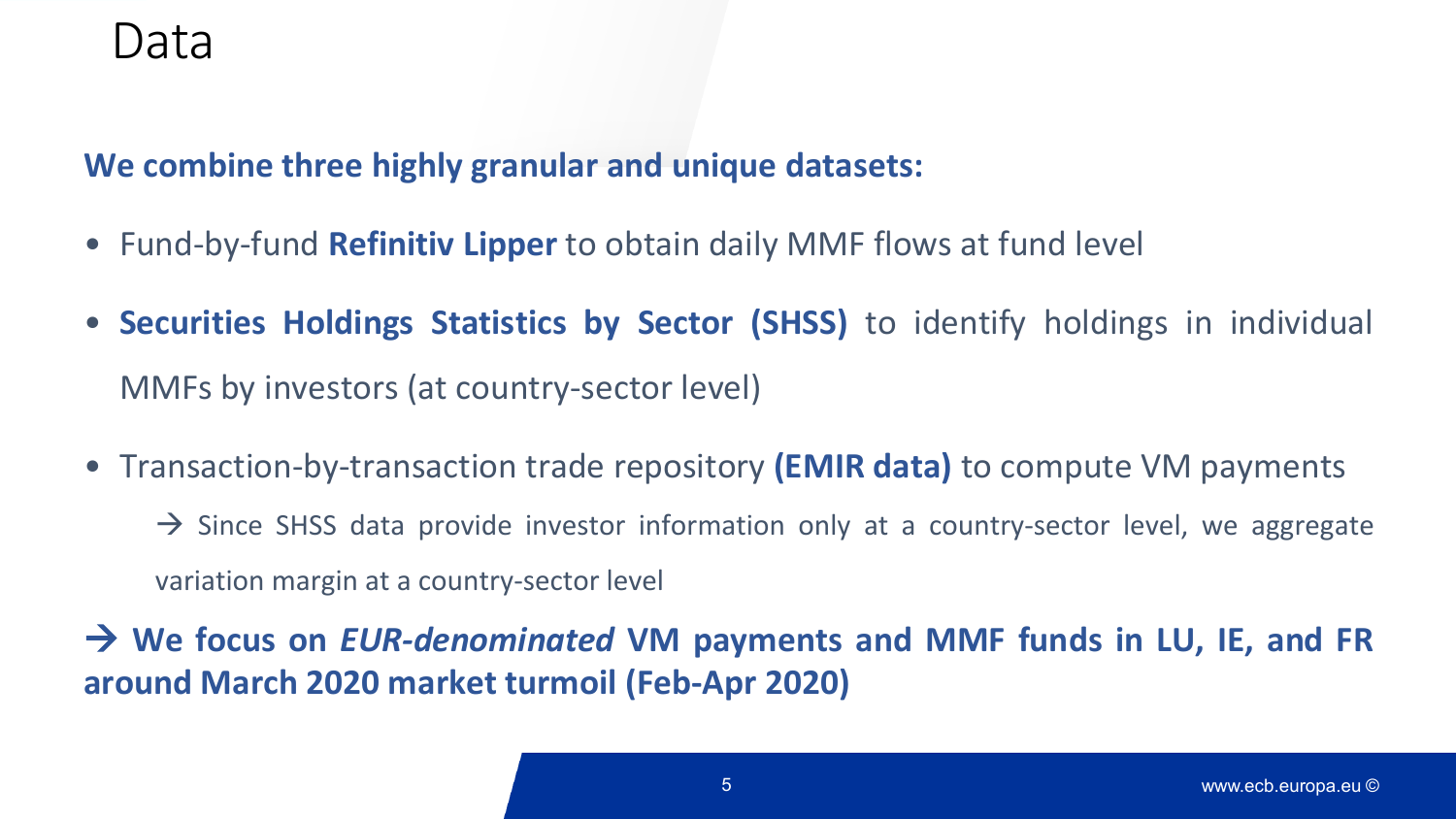## Baseline model specification

$$
Outflows_{i,t} = \alpha + \sum_{g} \beta_{g} * held_{g,i} * VM\,posted_{g,t} + I_{i} + T_{t} + \varepsilon_{i,t} \qquad i^{\sim \text{MMF}}_{g^{\sim \text{investor group}}}
$$
\n
$$
Inflows_{i,t} = \alpha + \sum_{g} \beta_{g} * held_{g,i} * VM\,received_{g,t} + I_{i} + T_{t} + \varepsilon_{i,t} \qquad t^{\sim} date
$$
\n
$$
(sector-country level)
$$

- $Outflows_{i,t}$  equals to MMF outflows when they are positive, and to zero when they are negative
- VM posted<sub>a,t</sub> and VM received<sub>a,t</sub> refer to VM posted and received (simultaneous effects but also lags/leads)
- $\text{held}_{g,i}$  is a dummy equal to one if the investor group g holds MMF i
- $\rightarrow$  Model run separately for each MMF domicile (different MMF flow dynamics, MMF type, investor type)
- → Model focuses on the most important investor groups with large VM payments (always non-banks: IF, PF, IC)
- $\rightarrow$  In both models, we expect  $\beta_q > 0$  for at least some (not necessarily all) investor groups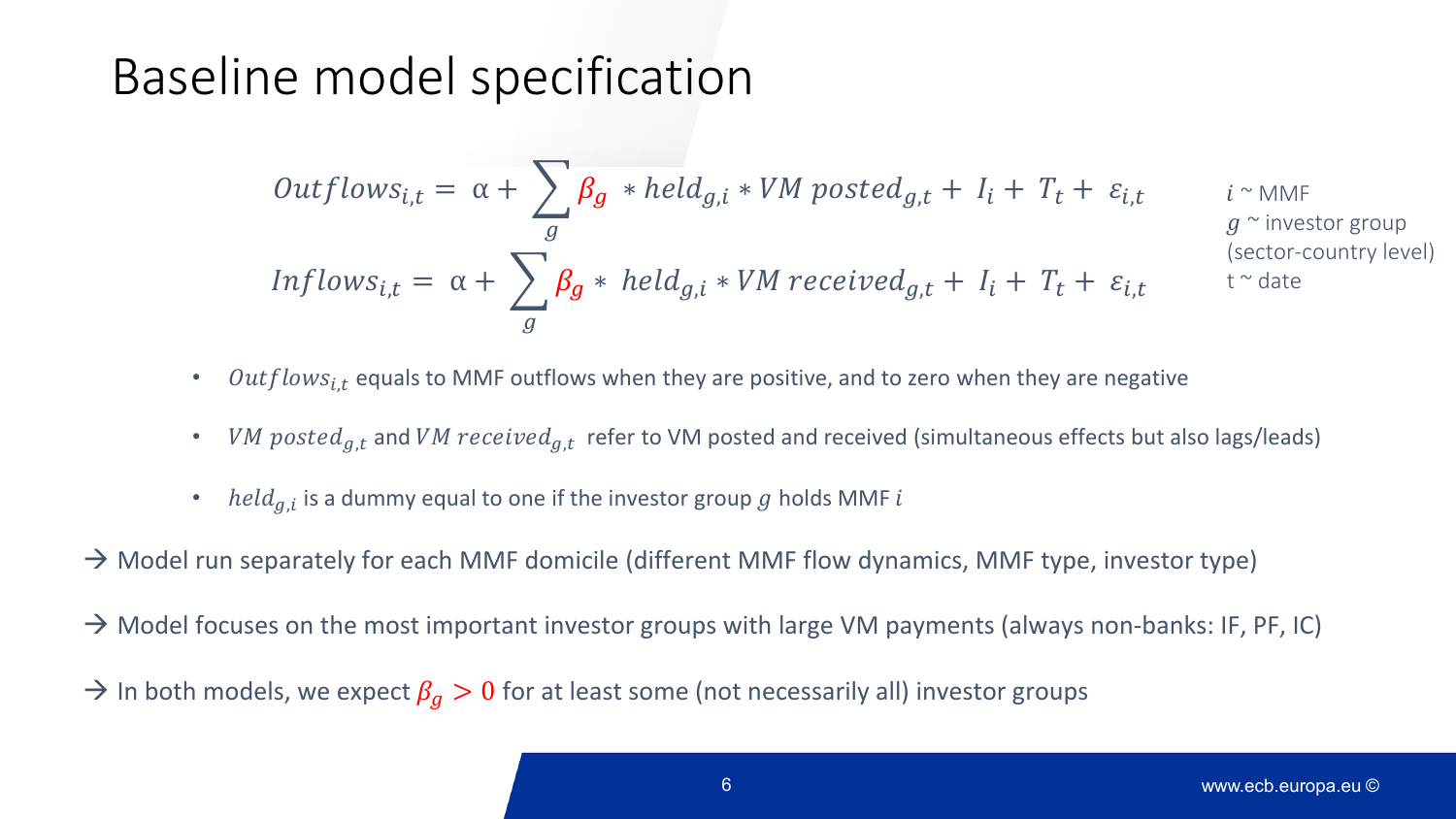#### **Results for MMF outflows and margin posted**

- Some investors withdrew funds from MMFs to post margins
- The effects are not only statistically but also economically important:
- $\rightarrow$  Interpretation: When Dutch PFs post EUR 1 bn in VM, Irish MMFs held by Dutch PFs are estimated to face outflows of around EUR 11 mn

Dependent variable: MMF outflows (t)

| Irish MMFs                                      |                       |                                                               | Luxemburg MMFs            |                      |                                                             | <b>French MMFs</b>        |                       |                                                                  |
|-------------------------------------------------|-----------------------|---------------------------------------------------------------|---------------------------|----------------------|-------------------------------------------------------------|---------------------------|-----------------------|------------------------------------------------------------------|
| Independent variables: Margin posted * MMF held |                       |                                                               |                           |                      |                                                             |                           |                       |                                                                  |
| Luxembourg IF                                   |                       |                                                               | Luxembourg IF             |                      |                                                             | French IC                 |                       |                                                                  |
| (t)<br>$(t+1)$                                  | 0.001<br>[0.816]      | 0.002<br>[0.670]<br>$-0.001$                                  | (t)<br>$(t+1)$            | $0.002**$<br>[0.043] | $0.003**$<br>[0.023]<br>$-0.000$                            | (t)<br>$(t+1)$            | $-0.026$<br>[0.197]   | $-0.024$<br>[0.207]<br>$-0.003$                                  |
| $(t+2)$                                         |                       | [0.781]<br>$-0.001$<br>[0.786]                                | $(t+2)$                   |                      | [0.920]<br>$-0.001$<br>[0.454]                              | $(t+2)$                   |                       | [0.856]<br>0.014<br>[0.378]                                      |
| Irish IF                                        |                       |                                                               | Irish IC                  |                      |                                                             | French IF                 |                       |                                                                  |
| (t)<br>$(t+1)$                                  | $-0.004$<br>[0.578]   | $-0.009$<br>[0.281]<br>0.003<br>[0.621]                       | (t)<br>$(t+1)$            | 0.013<br>[0.576]     | 0.011<br>[0.672]<br>0.002<br>[0.838]                        | (t)<br>$(t+1)$            | 0.003<br>[0.545]      | $-0.007$<br>[0.320]<br>$-0.003$<br>[0.488]                       |
| $(t+2)$                                         |                       | 0.007<br>[0.509]                                              | $(t+2)$                   |                      | 0.009<br>[0.254]                                            | $(t+2)$                   |                       | $0.013*$<br>[0.084]                                              |
| Dutch PF                                        |                       |                                                               | German IF                 |                      |                                                             | Luxembourg IF             |                       |                                                                  |
| (t)<br>$(t+1)$<br>$(t+2)$                       | $0.011***$<br>[0.009] | $0.011***$<br>[0.009]<br>0.002<br>[0.652]<br>0.003<br>[0.347] | (t)<br>$(t+1)$<br>$(t+2)$ | 0.002<br>[0.382]     | 0.002<br>[0.434]<br>$-0.000$<br>[0.933]<br>0.000<br>[0.821] | (t)<br>$(t+1)$<br>$(t+2)$ | $0.015***$<br>[0.000] | $0.016***$<br>[0.001]<br>0.003<br>[0.459]<br>$-0.003$<br>[0.610] |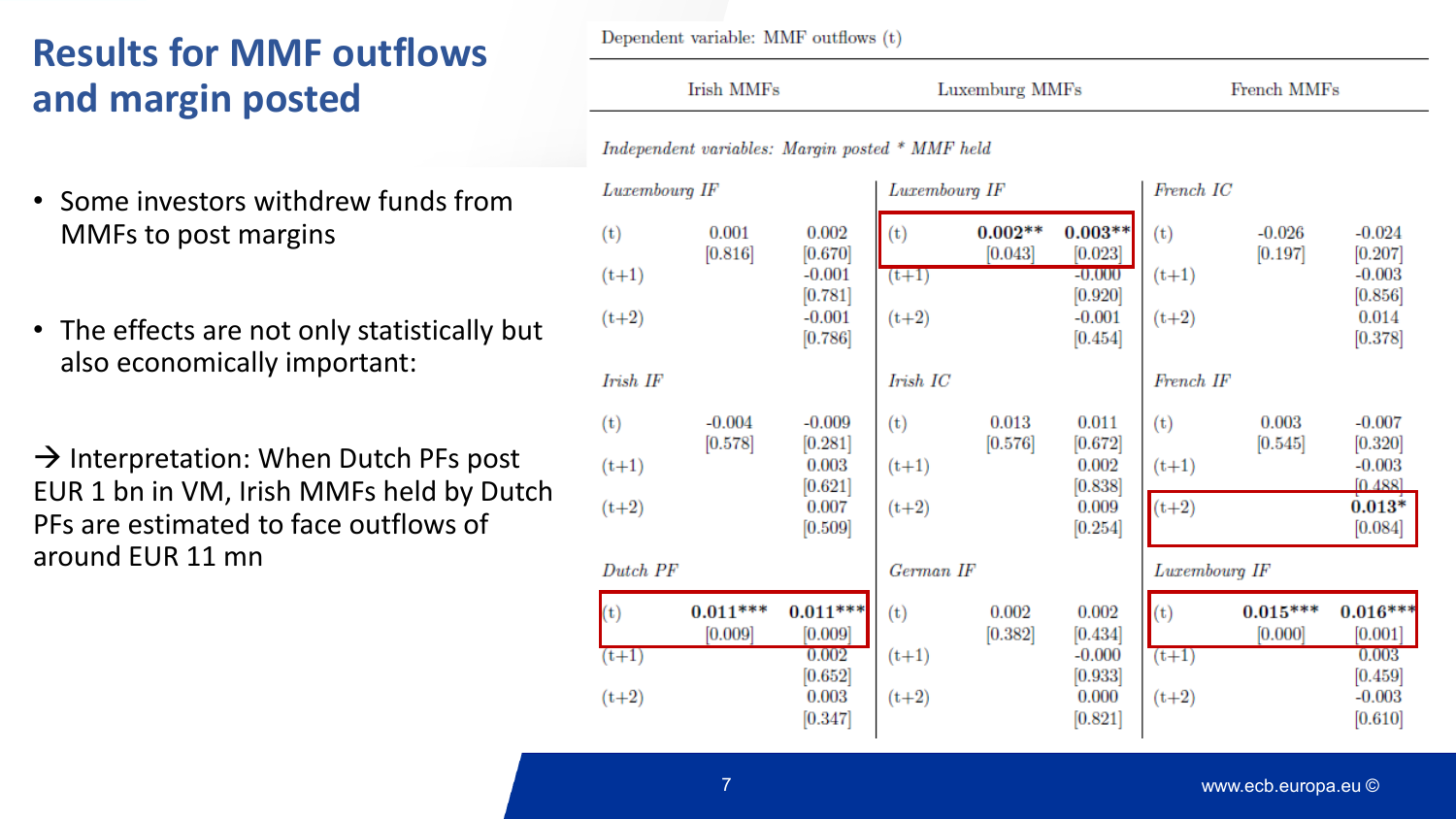## Results and conclusions

- VM payments faced by some non-bank investors holding MMFs were an important driver of the MMF flows
	- Margin posted tends to increase MMF outflows (some MMF investors quickly redeemed MMF shares to meet the margin payments)
	- $\triangleright$  Margin received increases MMF inflows in some cases
- Non-banks used MMFs to manage liquidity related to margin calls in the March 2020 market turmoil
- Non-banks passed the liquidity shock to MMFs and thus to funding of banks and NFCs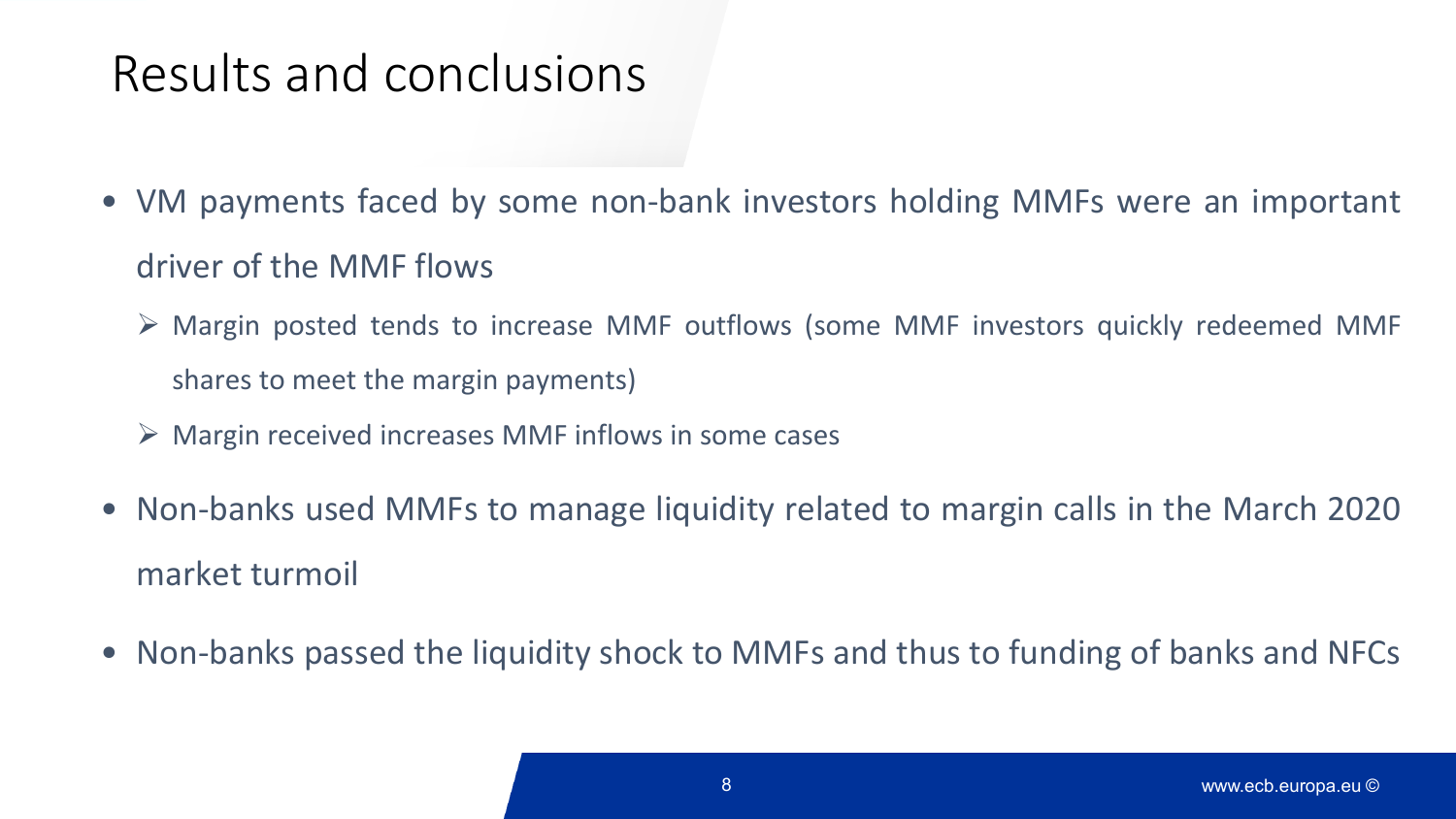# Policy implications

• **Enhance liquidity preparedness of non-banks to meet margin calls:**

 **Risks of reliance on the cash-like properties of MMF shares** as a reliable source of liquidity under stress

- **Enhance MMFs' resiliency** to significant outflows
- **Enhance monitoring and understanding of interconnectedness,** incl. in view of regulatory reforms and by new/enhanced data collections (where data not available)

#### • **OTC derivative reform**

- $\triangleright$  Stricter margining reduces counterparty credit risk, but creates liquidity risk spillovers
- $\triangleright$  Trade repository data enabled our analysis (jointly with other datasets)